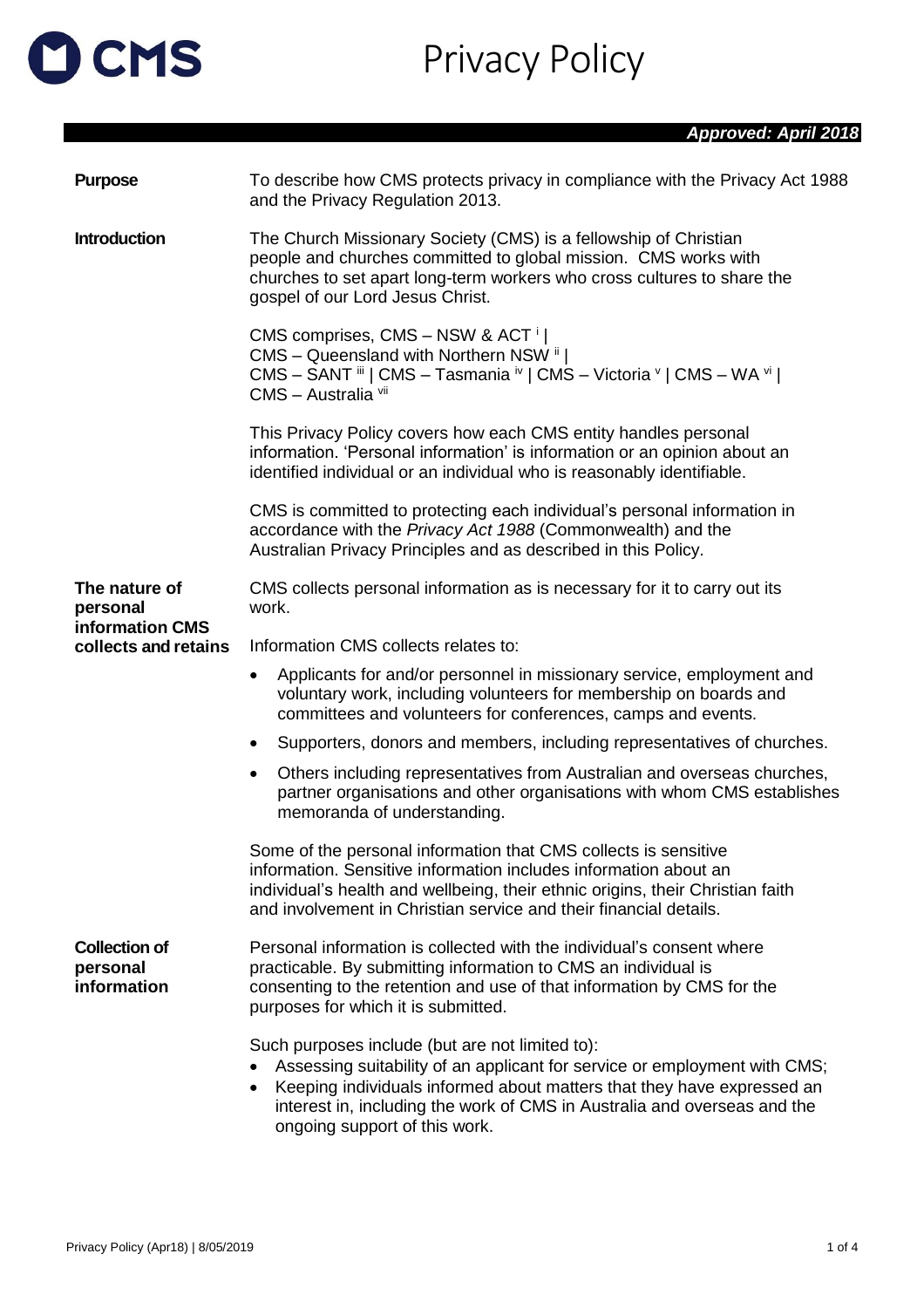|                                          | Where personal information is provided to CMS other than at the<br>request of CMS (unsolicited personal information) CMS will determine<br>the appropriateness of retaining the information and will, if necessary<br>either seek the individuals agreement for CMS to retain the information<br>or will delete or destroy the information.                                                     |
|------------------------------------------|-------------------------------------------------------------------------------------------------------------------------------------------------------------------------------------------------------------------------------------------------------------------------------------------------------------------------------------------------------------------------------------------------|
|                                          | Nothing in the above precludes CMS collecting or retaining personal<br>information where such is required by Australian law.                                                                                                                                                                                                                                                                    |
|                                          | If an individual chooses not to provide CMS with personal information<br>required then CMS may not be able to provide the information or<br>services being sought.                                                                                                                                                                                                                              |
|                                          | CMS maintains procedures describing how and why it collects and<br>retains personal information, the parties used to assist in this and the<br>steps it takes to ensure compliance with this Policy.                                                                                                                                                                                            |
| Disclosure of<br>personal<br>information | An individual's personal information may be disclosed to others by CMS<br>where required for CMS to undertake its work and/or to comply with<br>Australian law.                                                                                                                                                                                                                                 |
|                                          | Such disclosure will either be in accordance with the consent given by<br>the individual when the information was collected or as might be<br>reasonably anticipated in the circumstances in which the personal<br>information is provided to CMS. If CMS is unsure it will seek consent<br>before disclosing the information.                                                                  |
|                                          | CMS may disclose personal information to third party service providers,<br>agents, contractors or those organisations with whom CMS has<br>partnership agreements or memoranda of understanding. Such parties<br>may be overseas. Where information is so provided CMS will require<br>those parties provide suitable protection of the personal information<br>provided to them.               |
|                                          | Personal information provided to one part of CMS (e.g. a Branch) may<br>be disclosed to another part of CMS (e.g. CMS-Australia) where so<br>required and in accordance with the original purpose for which the<br>personal information was received.                                                                                                                                           |
|                                          | CMS maintains procedures describing its disclosure of personal<br>information and the steps it takes to ensure compliance with this Policy.                                                                                                                                                                                                                                                     |
| <b>Specific matters</b>                  | Where CMS collects information from an individual for the explicit<br>purpose of keeping the individual informed about the missionaries they<br>support then this information is used by CMS for what would be<br>regarded as 'direct marketing'. Where used for this purpose CMS<br>provides a simple means by which an individual may request not to<br>receive information for that purpose. |
|                                          | CMS maintains a website that makes use of 'cookies'. Session cookies<br>identify the individual if they have been granted log-in access to the site<br>and are logged in. Persistent cookies are stored on the individual's<br>computer, contain an expiration date, and are used to improve the<br>individual's experience in using the website.                                               |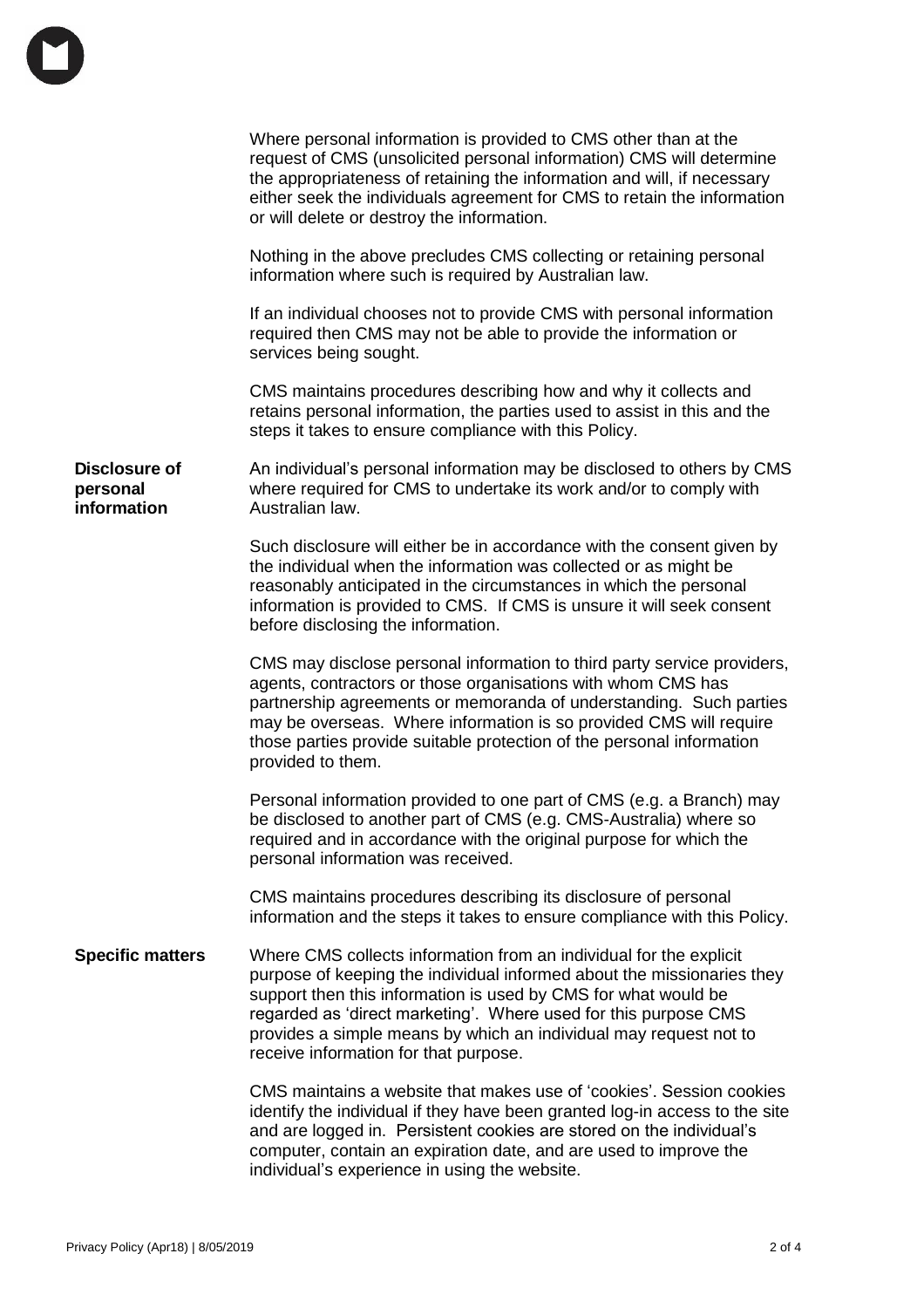| <b>Protection of</b><br>personal<br>information           | CMS takes reasonable steps to protect the personal information it<br>collects and retains from misuse, interference, loss, unauthorised<br>access, alteration and/or disclosure.                                                                                                                                                                                                                                                               |
|-----------------------------------------------------------|------------------------------------------------------------------------------------------------------------------------------------------------------------------------------------------------------------------------------------------------------------------------------------------------------------------------------------------------------------------------------------------------------------------------------------------------|
|                                                           | Steps include physical measures, computer security measures, training<br>of personnel, confidentiality agreements and access restrictions.                                                                                                                                                                                                                                                                                                     |
|                                                           | CMS takes reasonable steps to ensure that personal information sent to<br>an overseas recipient is handled in a manner so as not to breach<br>Australian Privacy Principles.                                                                                                                                                                                                                                                                   |
|                                                           | CMS maintains procedures describing its protection of personal<br>information, the higher standard it applies to the protection of sensitive<br>information, and the steps it takes to ensure compliance with this Policy.                                                                                                                                                                                                                     |
|                                                           | Should a data breach occur that CMS assesses as having potential to<br>cause serious harm to an individual, then CMS recognises its obligation<br>to report the breach including informing the affected individual of the<br>breach along with any action it recommends the individual takes.                                                                                                                                                  |
| <b>Access to and</b><br>update of personal<br>information | CMS takes reasonable steps to ensure the personal information it<br>retains is accurate, complete and up-to-date. CMS also relies on<br>individuals to advise it of any changes to their personal information in a<br>timely manner.                                                                                                                                                                                                           |
|                                                           | An individual may request to access their personal information held by<br>CMS, subject to legal restrictions, exemptions and/or other reasons why<br>access to information cannot be granted. Where such restriction,<br>exemption or other reason exists CMS will advise the individual of those<br>reasons at the time of their request. Access is arranged by contacting<br>the CMS Privacy Officer in the individual's state or territory. |
|                                                           | While CMS does not charge an individual to access their personal information<br>they should be aware that CMS may charge a reasonable fee (which will be<br>advised when a request is made) for time and expenses if an extended amount<br>of time is required to collate and prepare material and/or files are required to be<br>photocopied.                                                                                                 |
| <b>Privacy Complaints</b>                                 | Complaints or feedback to CMS in relation to its compliance with the<br>Australian Privacy Principles and/or this policy should be directed to the<br>CMS Privacy Officer in the individual's state or territory.                                                                                                                                                                                                                              |
|                                                           | CMS will undertake to investigate and seek to resolve an individual's<br>complaint in a timely manner. If the individual is not satisfied with the<br>outcome they may contact the Australian Privacy Commissioner.                                                                                                                                                                                                                            |